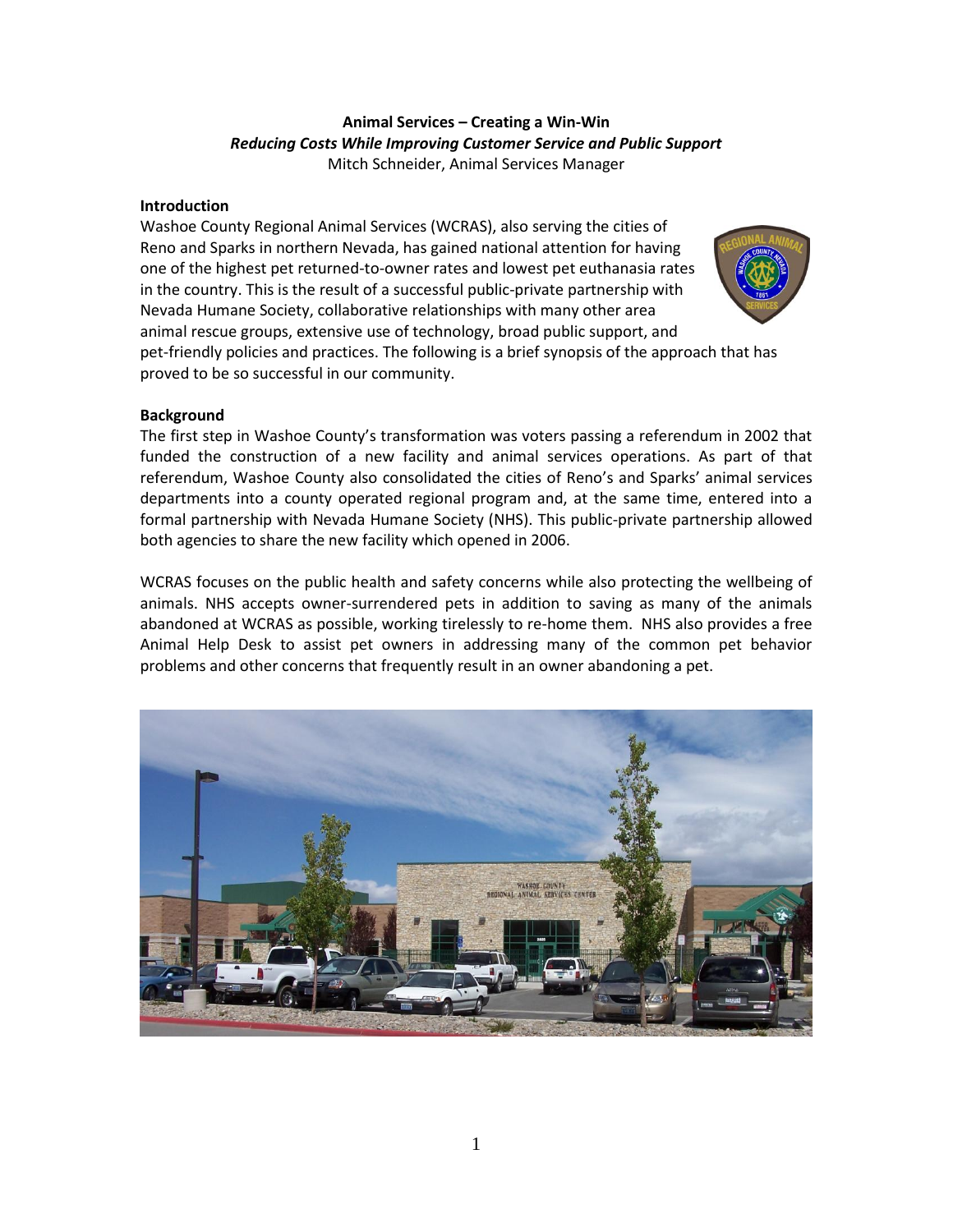### **Understanding the Priority – Reducing Pet Abandonment**

Abandonment of animals is a major source of cost to a community's animal services program. Washoe County impounds nearly 5,000 dogs and almost as many cats each year. Of the 5,000 dogs impounded, approximately 50% are abandoned by their owners, which is common in many communities. This could result in a significant amount of funding being spent on the euthanasia of the abandoned animals if not for working closely with the animal rescue groups. When an animal services program recognizes the economic and social costs of animal abandonment, *tackling this problem becomes a priority.*



# **OUTCOMES FOR IMPOUNDED DOGS**

Compounding the problem, many traditional animal services programs follow an approach that parallels parking enforcement. In some parking enforcement situations, a vehicle is towed and impounded and held until the costs of the towing and impound fees are collected. This practice makes sense when you have a vehicle that is worth a substantial sum of money. But it doesn't work quite as well when you're talking about an animal that, more often than not, has little or no monetary value. This approach to recovering costs of animal services often increases the

need for more shelter space and increases the abandonment and euthanasia rates, which in turn increases the cost of the program. Additionally, this approach fails to recognize that most people consider pets to be a family member and therefore, the traditional business model does little to garner public support.



#### **Focusing on the Priority – Collaboration**

Many animal services programs and animal rescue groups focus on the difference in their primary missions; animal services' focus is public safety and animal rescue groups' focus is saving animals. By doing so, they often fail to recognize the commonality in their missions and resist working with each other, either intentionally or due to conflicting policies and practices. As a result, some animal services programs may be overlooking a significant opportunity to reduce costs and increase community support.

WCRAS is embracing the efforts of animal rescue groups and has found that working closely with these groups has dramatically reduced the need for euthanasia. In 2008, NHS transferred 3,762 dogs and cats from WCRAS to their shelter for adoption, with other local rescue groups saving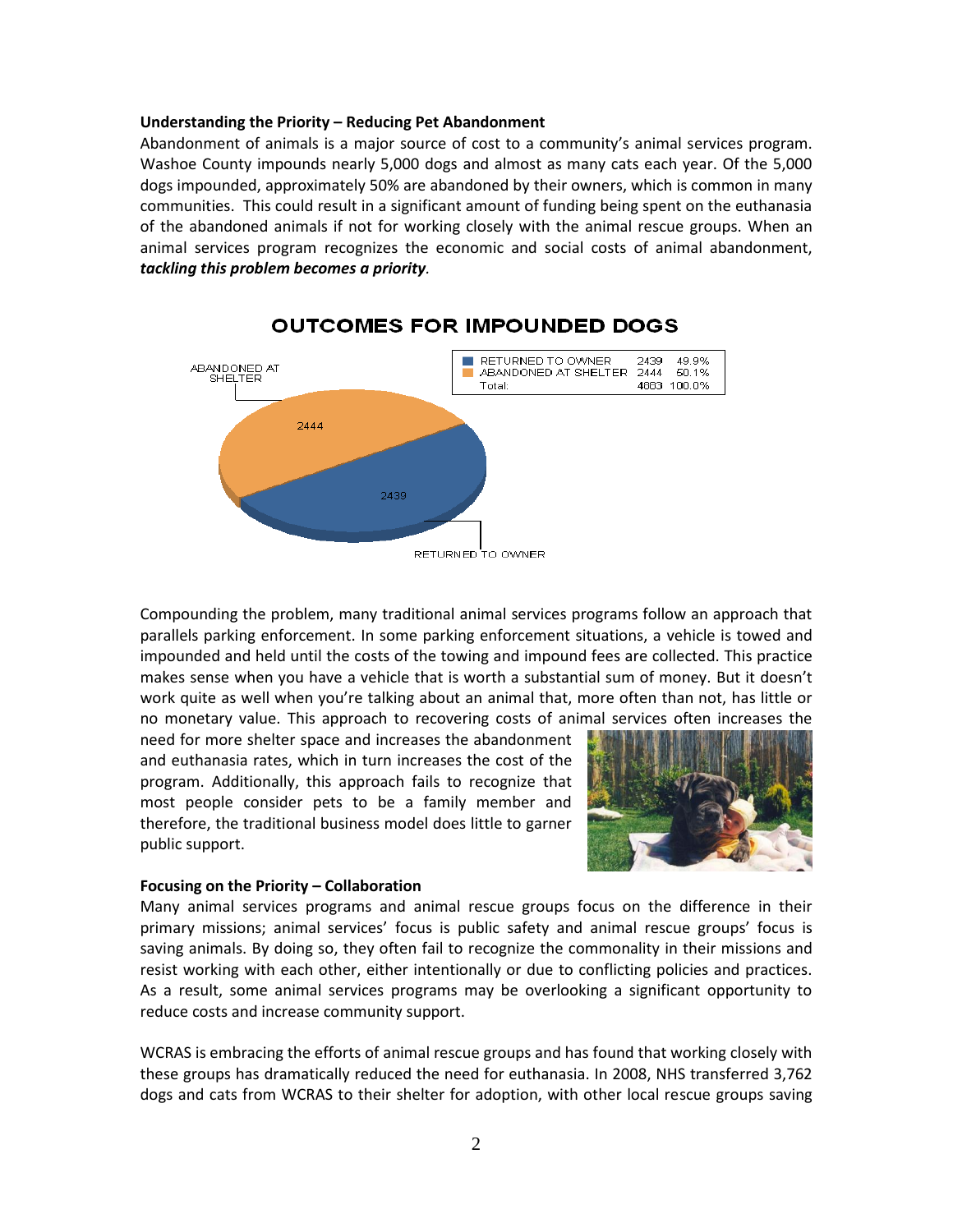another 1,461 for a total of 5,223 dogs and cats. Additionally, NHS accepted over 4,100 owner surrendered dogs and cats, which most likely would have ended up at WCRAS if not for this collaborative partnership. In 2009, no dogs or cats, classified as healthy and behaviorally sound, were euthanized in Washoe County. This resulted in significant cost savings for the animal services program, increased public support and reduced stress for the staff members that perform euthanasia duties; which in turn, increased employee morale and quite likely reduced employee turnover.

In Washoe County, NHS and a number of other local animal rescue groups are working together to create a *no-kill* community by reducing the need for euthanasia of healthy, adoptable animals. This initiative, also seen in many other communities, is receiving strong public support. It is important for WCRAS to continue to work closely with these groups to ensure policies, practices and laws work in harmony with their efforts so the community reaps all of the benefits of this endeavor. Communities and organizations that want to work together toward reducing euthanasia may also qualify for grants from Maddie's Fund (to find out more about this program visit their web site at [www.maddiesfund.org\)](http://www.maddiesfund.org/).



Another program that also involves collaboration with an animal rescue group focuses on feral cats. WCRAS works closely with Community Cats, a Trap-Neuter-Return (TNR) program run by Diana Lucree, DVM. This program offers an effective approach to dealing with feral cat problems within the community—something most communities struggle with, at least in the more temperate climates. WCRAS has found that approximately 90% of people reporting a

concern with feral cats would rather handle this problem through a non-lethal program. This approach is gaining strong public support and many animal services programs around the country are now turning to TNR. In addition to reducing euthanasia, it also greatly reduces shelter expenses for housing these cats.

## **Focusing on the Priority – Policies and Practices**

To reduce the likelihood of needing a larger shelter facility in the future at a cost in the millions of dollars, WCRAS policy directs Animal Control Officers to make every reasonable effort to return animals to their owner instead of impounding the animal. In addition to checking the pet for identification (tags or microchips), officers will check lost reports and speak with area residents in an attempt to determine if anyone knows were the animal lives. In addition to reducing shelter costs, this policy also reduces animal abandonment and enhances public support. A dog license is promoted as "Your Dog's Ticket Home;" providing a true benefit for licensing increases voluntary compliance, further reducing impounds and the inherent potential for abandonment. Every year, officers return over 1,000 dogs directly to their owners, without impounding them—reducing shelter space requirements, shelter staff and supply needs and stress to the dogs and their owners. Upon returning the animal to the owner, all laws are enforced and warnings, civil penalties or misdemeanor citations are issued as deemed appropriate. Note, to address the increasing costs associated with enforcement of the animal laws, Washoe County adopted a civil penalty process. This removed the less serious animalrelated violations from the court system and will result in a much more cost effective way of dealing with these types of infractions.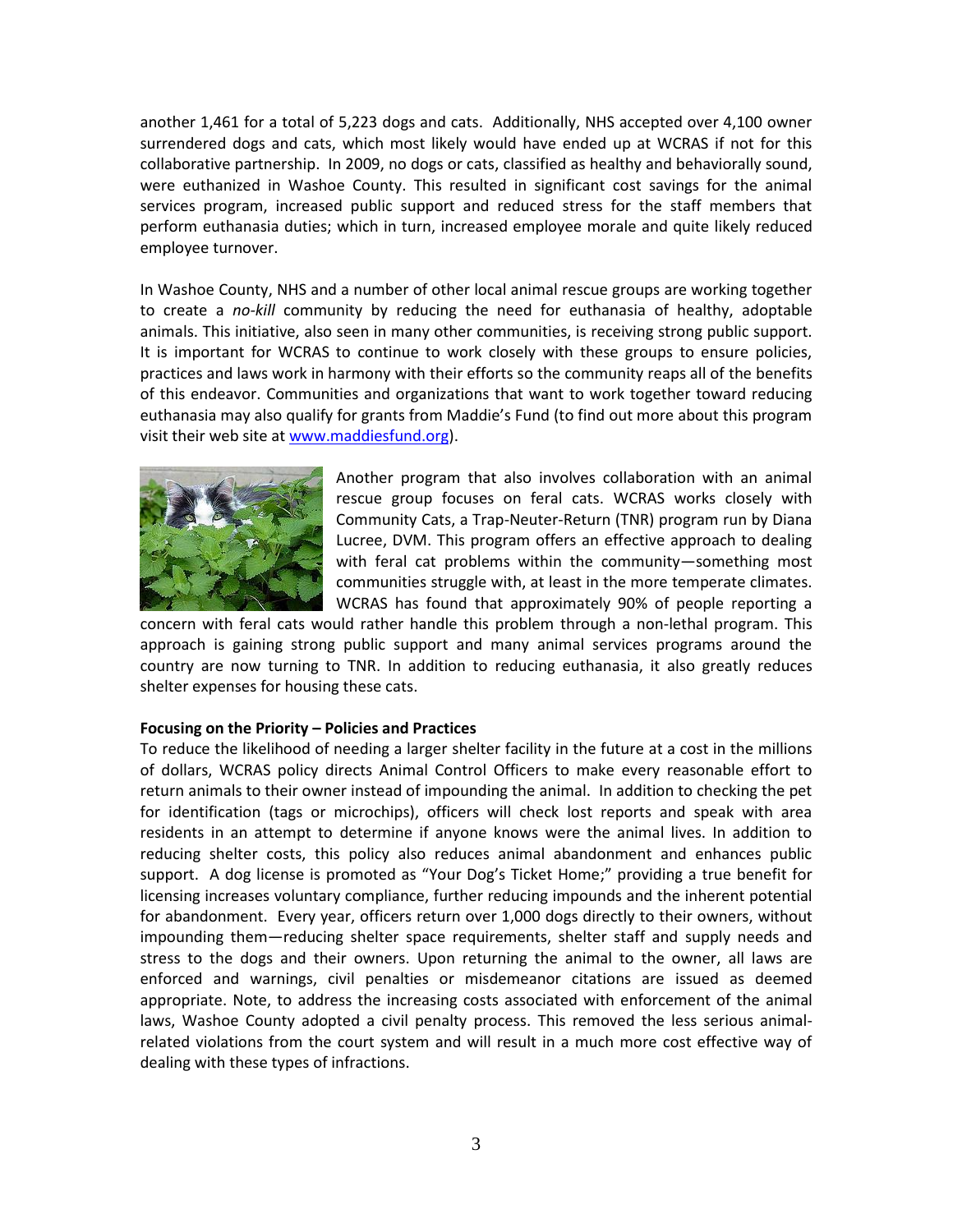Another traditional practice in animal services that increases abandonment is the policy of not allowing an owner to redeem their pet if they can't pay **all** of the fees at the time of redemption. Continuing to hold the animal until all of the fees are collected simply increases the redemption fees for the pet owner and increases the need for greater sheltering space, reduces public support and increases abandonment. To address this issue, Washoe County has established a billing system which is only used with supervisor permission to ensure that this option is offered as a last resort; unpaid bills are turned over to collections.

Customer service is important in any business and animal service should not be the exception. In an effort to provide the finest in customer service, our hours of operation are designed to provide the citizens we serve with maximum access to redeem their pets; our citizens are able to redeem their pets 7 days a week, including holidays. Since shelter staff must be at work 7 days-a-week, it was reasonable to cross-train them to handle pet redemptions too. This reduces holding times and abandonment of pets, and therefore operational costs; it also reduces boarding fees for the pet owner, resulting in another win-win opportunity.

Disclosure of statistics is an area that requires some mention. It's not uncommon for agencies to be reluctant to publish their statistics. However, WCRAS feels that by publishing detailed statistical information citizens can see the problems that need to be addressed within the community; this type of transparency can also help in gaining the trust and support of the community's animal rescue groups. An excellent reporting format that is widely used came out of the Asilomar Accords; more information on this reporting format and the Asilomar Accords can be found on their web site at [www.asilomaraccords.org.](http://www.asilomaraccords.org/) Lastly, Maddie's Fund may even provide grant money to communities willing to publish their statistics; WCRAS has received \$40,000 in the past simply for publishing its' statistics. More information on Maddie's Fund can be found at [www.maddiesfund.org.](http://www.maddiesfund.org/)

For safety and liability reasons, it can be challenging to make effective use of volunteers in animal services work. However, they can be invaluable as a *pet detective* where they can have a positive effect on reducing abandonment and enhance customer service. WCRAS is developing a Volunteer Pet Detective program to assist pet owners in looking for their lost pets to comb lost pet ads and reports to look for possible matches with pets in the shelter. The program will provide a valuable service to those that have lost their pet and it also reduces the need to have paid staff dealing with this somewhat time-consuming area of public assistance. A program of this type can also play an important role in reducing the likelihood of receiving negative media attention and reducing the potential for civil liability stemming from the accidental euthanasia of someone's lost pet.

## **Focusing on the Priority – Technology**



To increase dog licensing, Washoe County dog owners have the convenience of licensing their pets online through the county's web site at [www.washoecounty.us/animal.](http://www.washoecounty.us/animal) The online licensing also provides the person with the option of donating money to Animal Services, resulting in over \$10,000 in donations each year. Additionally, photos and descriptions of all the animals impounded at the shelter are posted to the county's web site so that pet owners looking for a lost pet can do so from any

computer with internet access. Officers are able to take a photo of a lost pet in the field and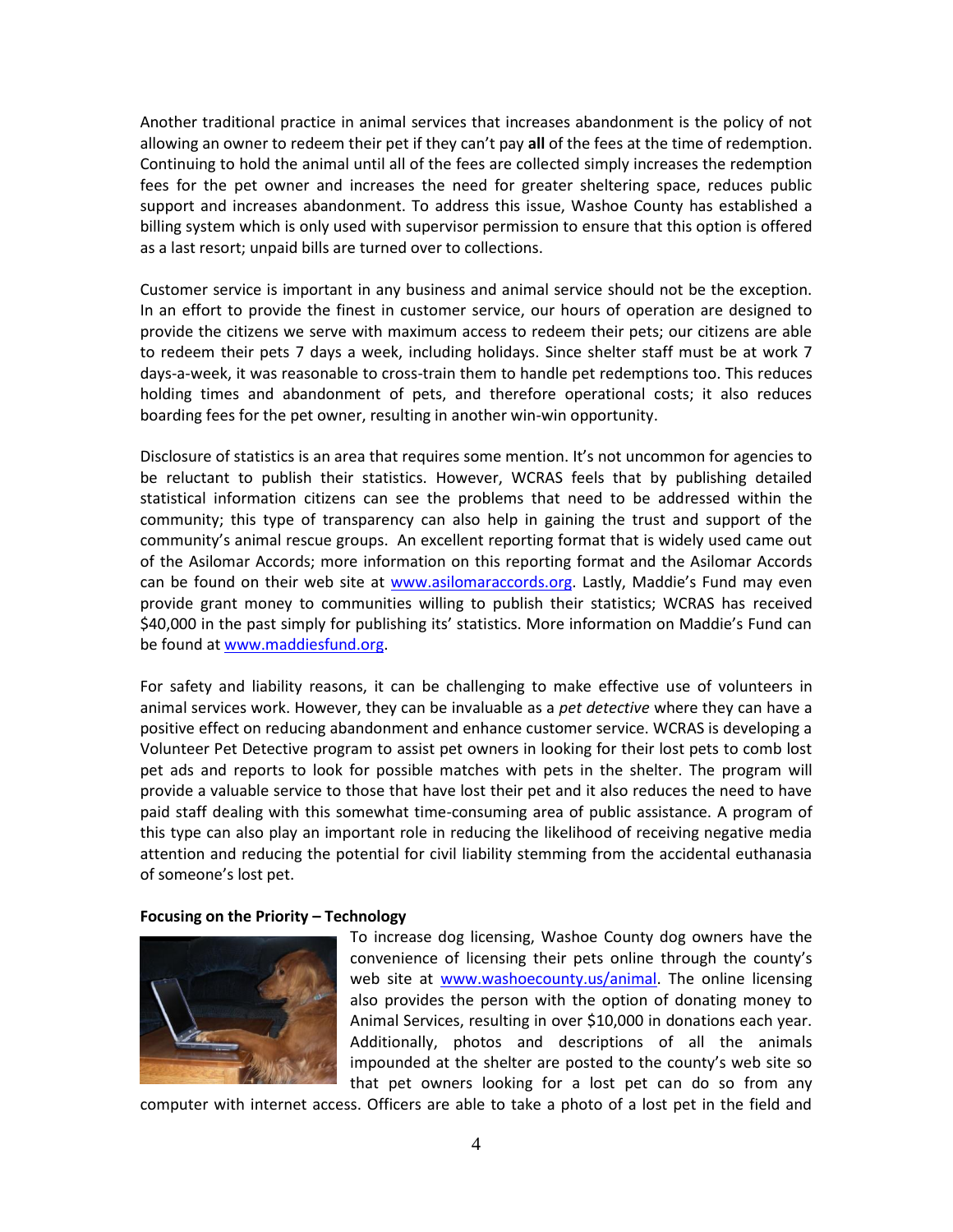immediately upload it so that pet owners are seeing photos in real-time. Pet owners without a computer can ask a friend, neighbor or relative to look for their pet online or they can use a public library computer. Without the associated time and expense of driving to the shelter every day, pet owners will generally continue to look for their pets for longer periods of time, thereby, further increasing redemptions. Citizens can also file lost or found animal reports online. Making it more convenient, less costly and less stressful for pet owners to find lost pets or to license their pets can reduce animal abandonment; it also reduces the staff time/costs spent assisting citizens. Increasing pet redemptions can also significantly reduce the pressure on animal rescue partners who have the task of re-homing abandoned animals.

Imagine what the world of law enforcement would be like if vehicles didn't have VIN numbers and license plates; that's been the animal services world, until now. The *microchip* has been around for roughly 20 years, yet the benefits of this device are still not fully appreciated by many pet owners. This is tragic because microchips will likely prove to be the single most important technology and step towards reducing the abandonment of animals, not to mention the value they provide in helping pet owners



recover lost or stolen animals. As such, it is important for animal services programs to do as much as possible to promote this product and encourage pet owners to avail themselves to the benefits of this technology. A microchip is particularly valuable to cat owners who tend to be reluctant to put a collar on their pet. It should also be promoted as an important element of any pet owner's personal disaster preparedness plan. WCRAS obtained modifications to state regulations so that licensed Euthanasia Technicians can implant microchips without a veterinarian present. This dramatically reduces the cost since the majority of the cost is due to labor costs (microchips can be purchased by shelters for as little as \$5). Note, the State of Illinois now requires that all animals impounded be microchipped upon redemption or adoption. Many other communities are following suit and/or are permitting a microchip to be used in lieu of a license tag.

## **Conclusion**

The graph below would indicate that Washoe County is moving in the right direction as owner redemptions of dogs at the shelter are up 6% from the previous year. When you factor in that approximately 1,000 dogs were taken directly home, the total abandonment rate is less than

40%. And, if you further consider that **all** of the abandoned dogs and cats which were healthy and behaviorally sound were rescued, you can readily see that by a willingness to move away from traditional practices, utilizing technology to its fullest and collaborating extensively with community animal rescue groups, an animal services program can reduce costs, increase public support and create a true Win-Win program for their community.